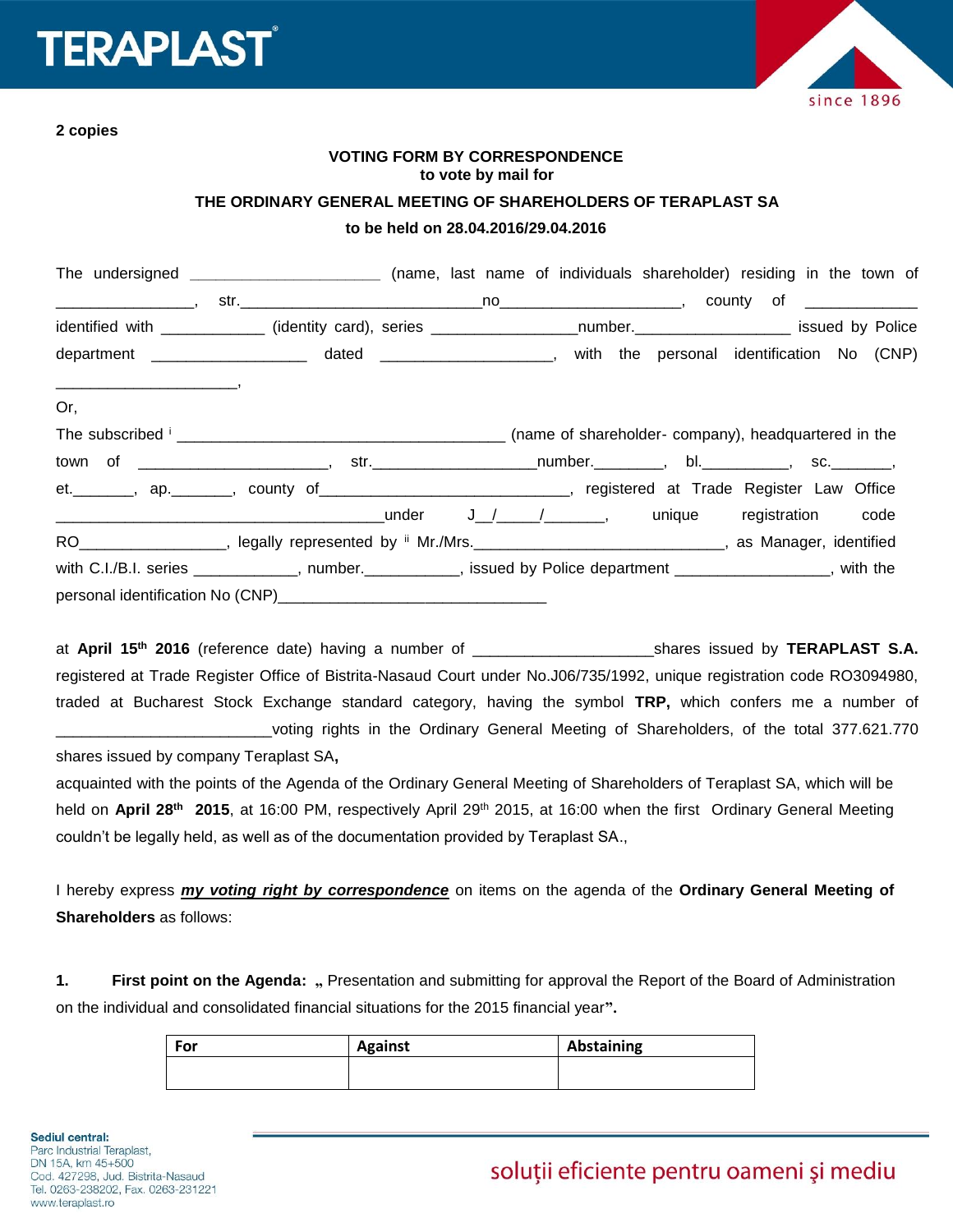**2. Second point on the Agenda: "**Presentation of the Report of the financial auditor S.C. ERNST & YOUNG ASSURANCE SERVICES S.R.L. on the individual and consolidated financial statement for the 2015 financial year.**"**

| <b>For</b> | <b>Against</b> | Abstaining |
|------------|----------------|------------|
|            |                |            |
|            |                |            |

**3. Third point on the Agenda: "**Presentation and submitting for approval of the stand-alone financial statements for the 2015 financial year, according to the Report of the Board of Directors and the Report of the Company's financial auditor.**"**

| For | <b>Against</b> | Abstaining |
|-----|----------------|------------|
|     |                |            |
|     |                |            |

**4. Fourth point on the Agenda: "**Distribution of the net profit for the 2015 financial year. It is proposes that the net profit for the 2015 financial year to be distributed as follows".

Net profit to be distributed: 28.381.985 lei

Legal reserves: 1.342.377 lei;

Dividends distribution: 4.531.461 lei, proposed gross dividend/share being 0.012 lei;

Other reserves: 18.881.089 lei

Retained earnings 3.627.058 lei**.**

| For | <b>Against</b> | Abstaining |
|-----|----------------|------------|
|     |                |            |
|     |                |            |

**5. Fifth point on the Agenda:** "Presentation and submitting for approval of the consolidated financial statements for the 2015 financial year, according to the Report of the Board of Directors and the Report of the Company's financial auditor**"**.

| For | <b>Against</b> | Abstaining |
|-----|----------------|------------|
|     |                |            |
|     |                |            |

**6.** Sixth point on the Agenda: "Discharge of the Company's Board of Directors for the 2015 financial year."

| For | <b>Against</b> | Abstaining |
|-----|----------------|------------|
|     |                |            |

**7. Seventh point on the Agenda:** "Presentation and submitting for approval of the Budget of Revenues and Expenses for the 2016 financial year."

| For | <b>Against</b> | Abstaining |
|-----|----------------|------------|
|     |                |            |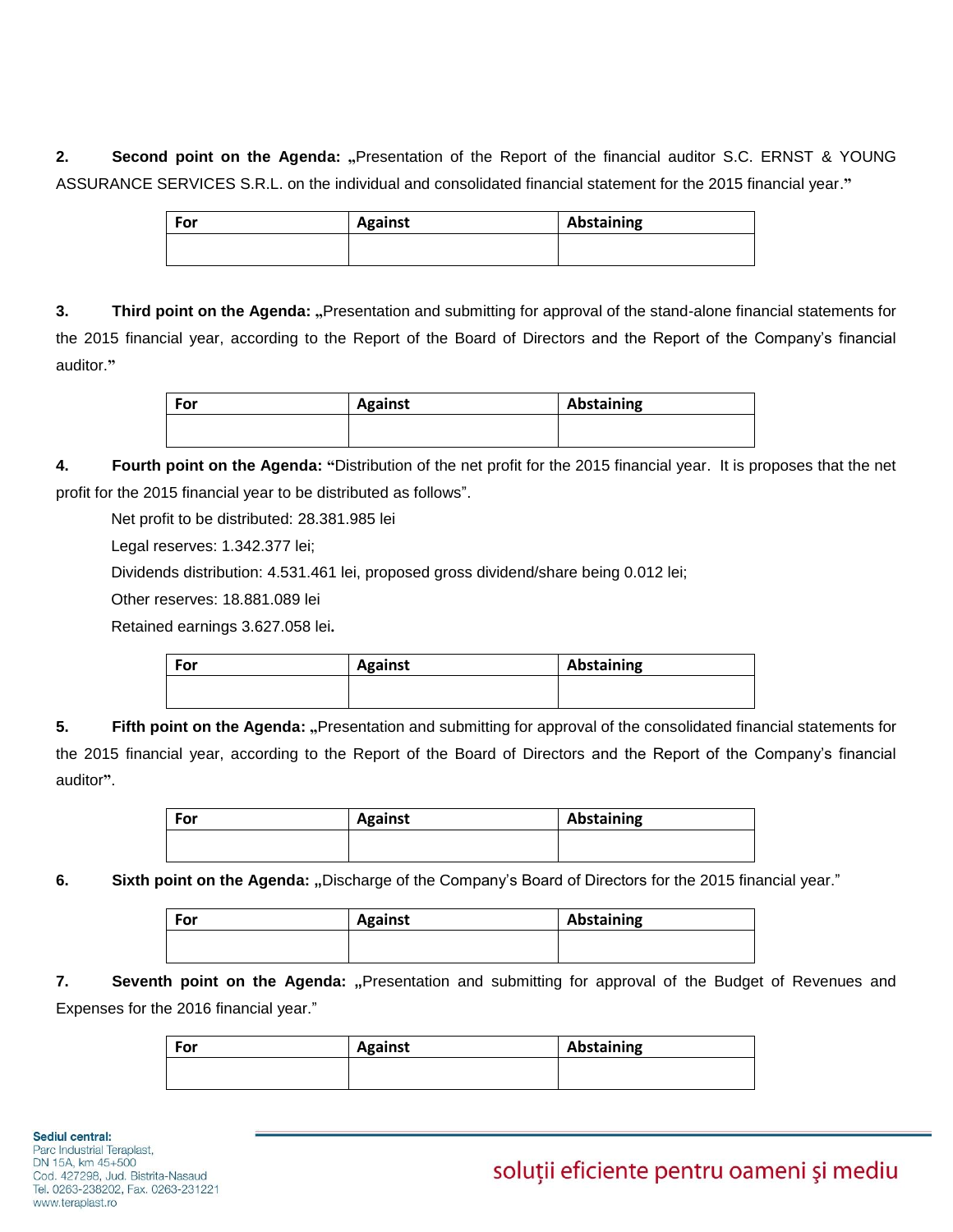# **8. Eights point on the Agenda: "**Presentation and submitting for approval of the Investment Program for the 2016 financial year."

| For | <b>Against</b> | Abstaining |
|-----|----------------|------------|
|     |                |            |

**9. Ninth point on the Agenda:** "Establishing the remuneration level of the members of the Board of Directors for 2016".

| For | <b>Against</b> | Abstaining |
|-----|----------------|------------|
|     |                |            |

10. **Tenth point on the Agenda:** "Establishing the registration date which serves to identify the shareholders who will be affected by the decisions adopted by the General Ordinary Meeting of Shareholders. The date proposed by the Board of Administration is May 20<sup>th</sup> 2016."

| For | <b>Against</b> | Abstaining |
|-----|----------------|------------|
|     |                |            |

**11. Eleventh point on the Agenda:** "Approval of the date May 19<sup>th</sup> 2016 as "ex-date", respectively the date previous to the registration date when the financial instruments, subject of the decision of the corporate bodies, are transacted without the rights resulting from such decision, pursuant to art. 2 letter f) of Regulation No. 6/2009 regarding the exercise of certain rights of the shareholders within the general assemblies of the trading companies, amended and completed by Regulation no. 13/2014 regarding the amendment and completion of certain regulations issued by the Security National Board (herein referred to as NSC Regulation No. 6/2009)."

| For | <b>Against</b> | Abstaining |
|-----|----------------|------------|
|     |                |            |

**12. Twelfth point on the Agenda: "**Approval of the date June 3rd 2016 as **payment day**, as defined by the art. 2, letter g) of NSC Regulation No. 6/2009 and by art. 129, ind.3, alin 2 of the NSC Regulation no. 1/2006 regarding issuers and operations with securities."

| For | <b>Against</b> | Abstaining |
|-----|----------------|------------|
|     |                |            |

**13. Thirteenth point on the Agenda: "**Empowering the Board of Directors to fulfill the decisions adopted by the Ordinary General Meeting of Shareholders.

| For | <b>Against</b> | Abstaining |
|-----|----------------|------------|
|     |                |            |

**14. Fourteenth point on the Agenda: "**Empowering the Chairman of the Board of Directors, Mr. Dorel Goia, to sign the OGMS decision, in the name and on behalf of the shareholders present at the meeting".